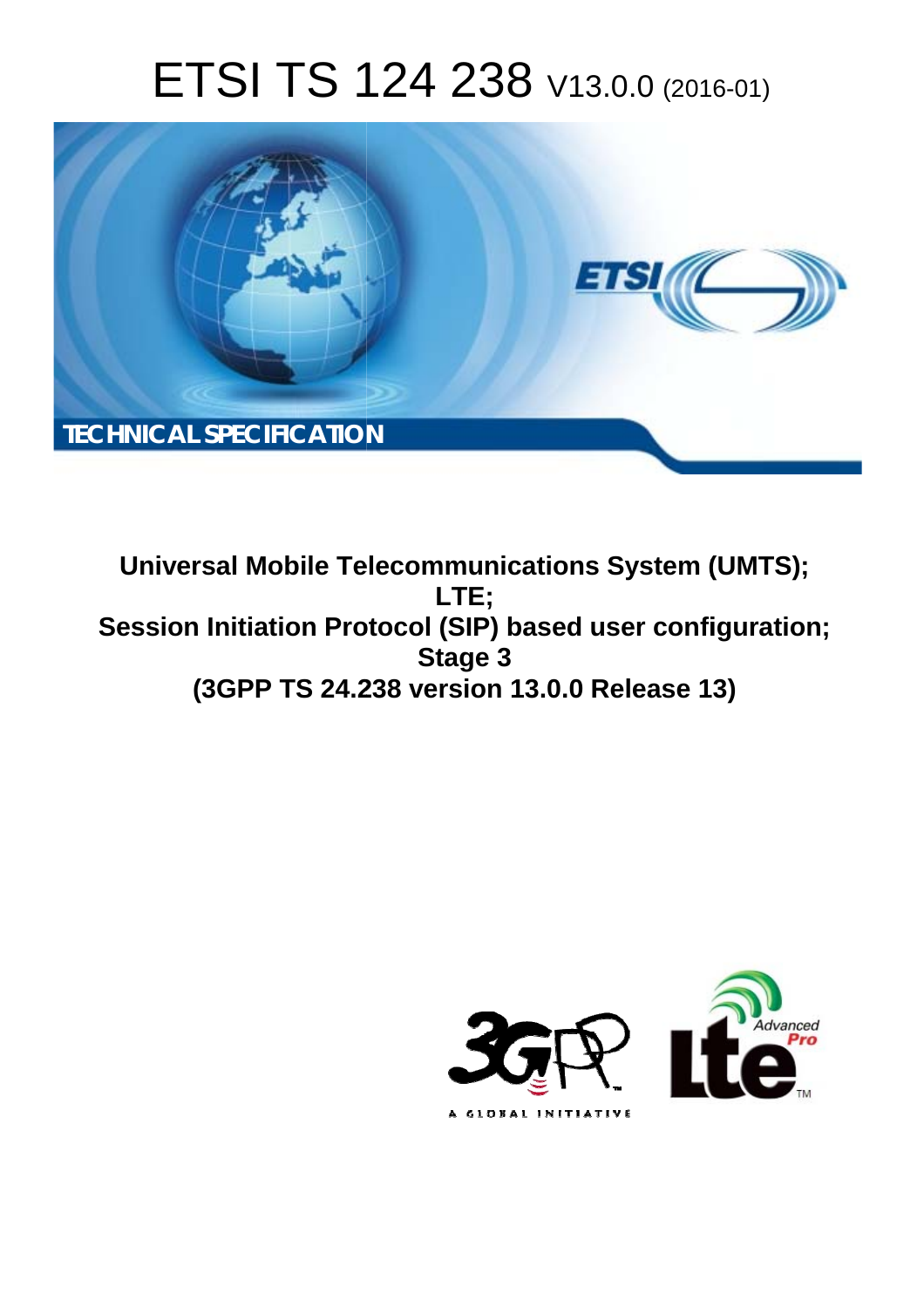Reference RTS/TSGC-0124238vd00

> Keywords LTE,UMTS

#### *ETSI*

#### 650 Route des Lucioles F-06921 Sophia Antipolis Cedex - FRANCE

Tel.: +33 4 92 94 42 00 Fax: +33 4 93 65 47 16

Siret N° 348 623 562 00017 - NAF 742 C Association à but non lucratif enregistrée à la Sous-Préfecture de Grasse (06) N° 7803/88

#### *Important notice*

The present document can be downloaded from: <http://www.etsi.org/standards-search>

The present document may be made available in electronic versions and/or in print. The content of any electronic and/or print versions of the present document shall not be modified without the prior written authorization of ETSI. In case of any existing or perceived difference in contents between such versions and/or in print, the only prevailing document is the print of the Portable Document Format (PDF) version kept on a specific network drive within ETSI Secretariat.

Users of the present document should be aware that the document may be subject to revision or change of status. Information on the current status of this and other ETSI documents is available at <http://portal.etsi.org/tb/status/status.asp>

If you find errors in the present document, please send your comment to one of the following services: <https://portal.etsi.org/People/CommiteeSupportStaff.aspx>

#### *Copyright Notification*

No part may be reproduced or utilized in any form or by any means, electronic or mechanical, including photocopying and microfilm except as authorized by written permission of ETSI.

The content of the PDF version shall not be modified without the written authorization of ETSI. The copyright and the foregoing restriction extend to reproduction in all media.

> © European Telecommunications Standards Institute 2016. All rights reserved.

**DECT**TM, **PLUGTESTS**TM, **UMTS**TM and the ETSI logo are Trade Marks of ETSI registered for the benefit of its Members. **3GPP**TM and **LTE**™ are Trade Marks of ETSI registered for the benefit of its Members and of the 3GPP Organizational Partners.

**GSM**® and the GSM logo are Trade Marks registered and owned by the GSM Association.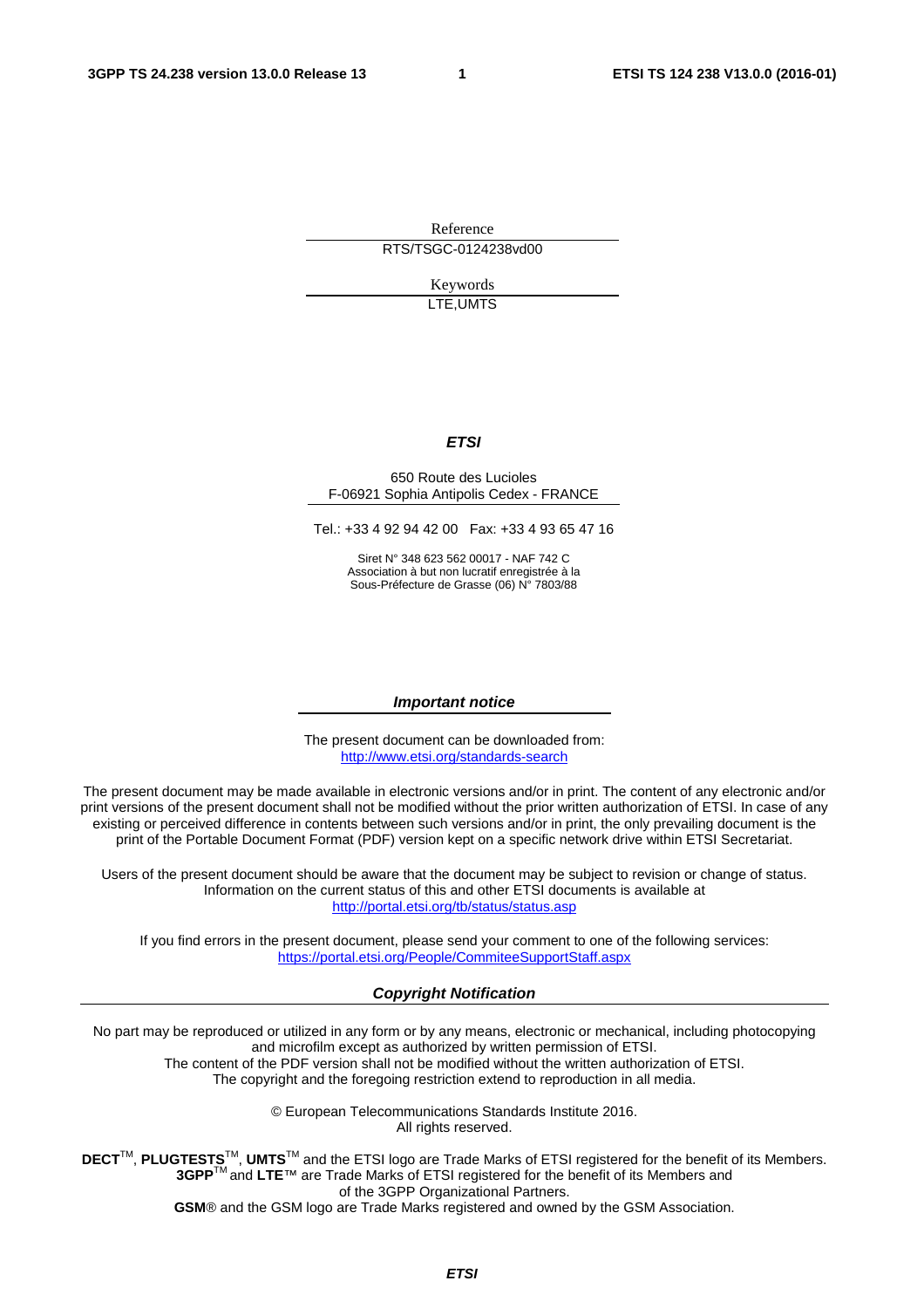# Intellectual Property Rights

IPRs essential or potentially essential to the present document may have been declared to ETSI. The information pertaining to these essential IPRs, if any, is publicly available for **ETSI members and non-members**, and can be found in ETSI SR 000 314: *"Intellectual Property Rights (IPRs); Essential, or potentially Essential, IPRs notified to ETSI in respect of ETSI standards"*, which is available from the ETSI Secretariat. Latest updates are available on the ETSI Web server [\(https://ipr.etsi.org/](https://ipr.etsi.org/)).

Pursuant to the ETSI IPR Policy, no investigation, including IPR searches, has been carried out by ETSI. No guarantee can be given as to the existence of other IPRs not referenced in ETSI SR 000 314 (or the updates on the ETSI Web server) which are, or may be, or may become, essential to the present document.

### Foreword

This Technical Specification (TS) has been produced by ETSI 3rd Generation Partnership Project (3GPP).

The present document may refer to technical specifications or reports using their 3GPP identities, UMTS identities or GSM identities. These should be interpreted as being references to the corresponding ETSI deliverables.

The cross reference between GSM, UMTS, 3GPP and ETSI identities can be found under [http://webapp.etsi.org/key/queryform.asp.](http://webapp.etsi.org/key/queryform.asp)

# Modal verbs terminology

In the present document "**shall**", "**shall not**", "**should**", "**should not**", "**may**", "**need not**", "**will**", "**will not**", "**can**" and "**cannot**" are to be interpreted as described in clause 3.2 of the [ETSI Drafting Rules](http://portal.etsi.org/Help/editHelp!/Howtostart/ETSIDraftingRules.aspx) (Verbal forms for the expression of provisions).

"**must**" and "**must not**" are **NOT** allowed in ETSI deliverables except when used in direct citation.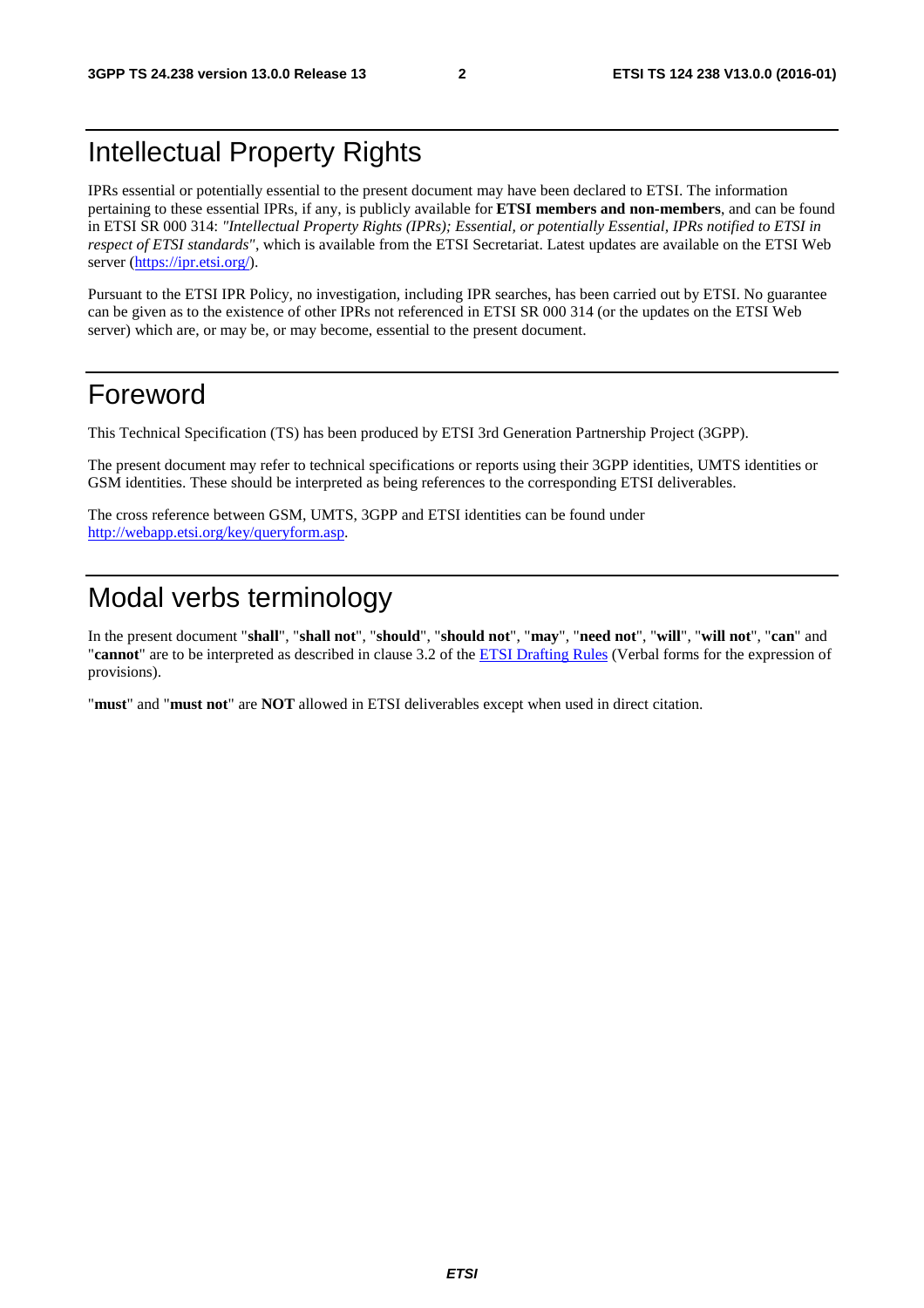$\mathbf{3}$ 

# Contents

| 1                                                              |                                                                                        |  |  |  |  |  |  |
|----------------------------------------------------------------|----------------------------------------------------------------------------------------|--|--|--|--|--|--|
| 2                                                              |                                                                                        |  |  |  |  |  |  |
| 3<br>3.1<br>3.2                                                |                                                                                        |  |  |  |  |  |  |
| $\overline{4}$<br>4.1<br>4.2<br>4.3<br>4.3.1<br>4.3.2<br>4.3.3 |                                                                                        |  |  |  |  |  |  |
|                                                                | <b>Annex A (informative):</b>                                                          |  |  |  |  |  |  |
| A.1                                                            | User provisioning by SIP-based user configuration, announcement on established dialog8 |  |  |  |  |  |  |
| A.2                                                            |                                                                                        |  |  |  |  |  |  |
|                                                                | <b>Annex B</b> (informative):                                                          |  |  |  |  |  |  |
|                                                                |                                                                                        |  |  |  |  |  |  |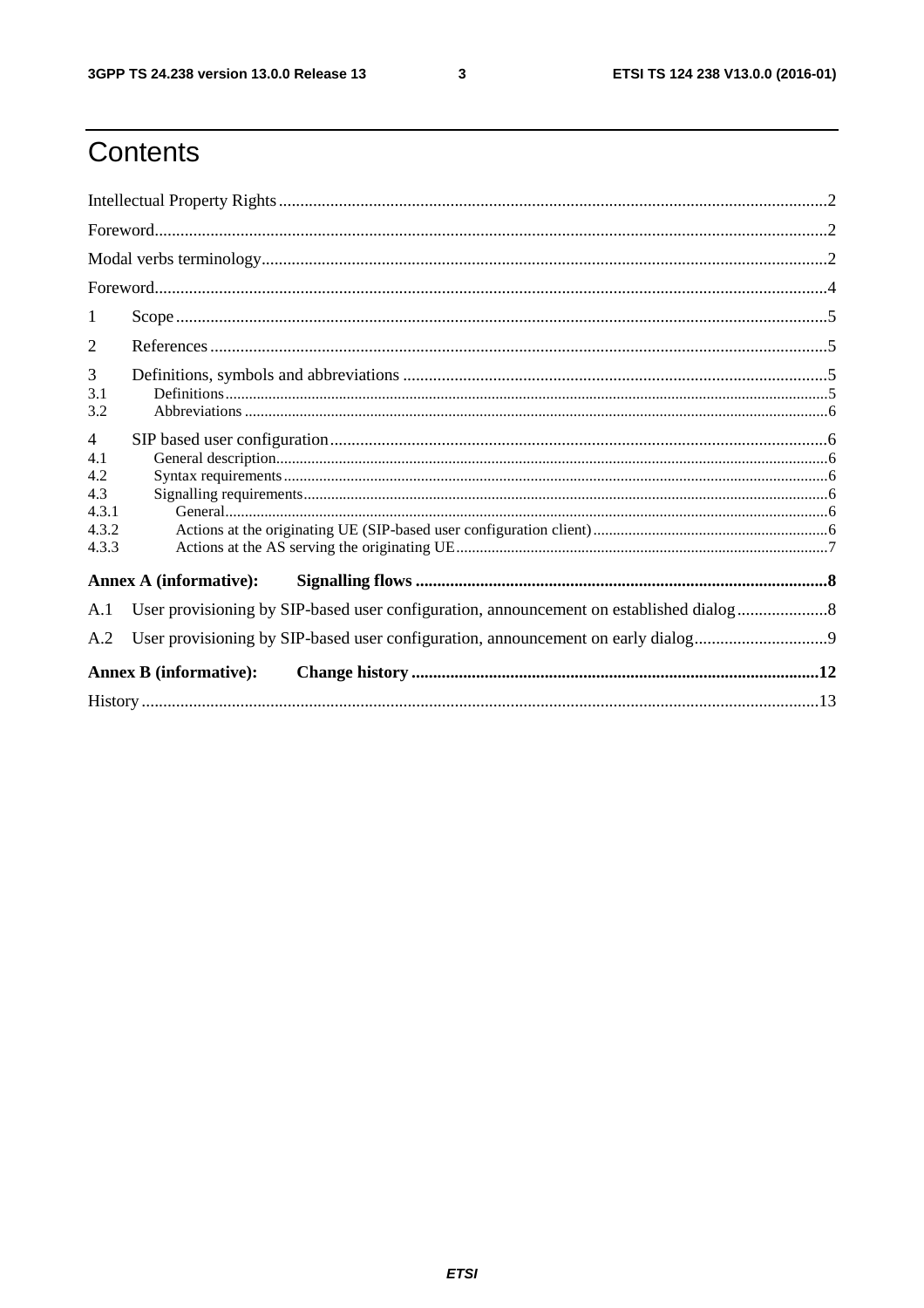### Foreword

This Technical Specification has been produced by the 3<sup>rd</sup> Generation Partnership Project (3GPP).

The contents of the present document are subject to continuing work within the TSG and may change following formal TSG approval. Should the TSG modify the contents of the present document, it will be re-released by the TSG with an identifying change of release date and an increase in version number as follows:

Version x.y.z

where:

- x the first digit:
	- 1 presented to TSG for information;
	- 2 presented to TSG for approval;
	- 3 or greater indicates TSG approved document under change control.
- y the second digit is incremented for all changes of substance, i.e. technical enhancements, corrections, updates, etc.
- z the third digit is incremented when editorial only changes have been incorporated in the document.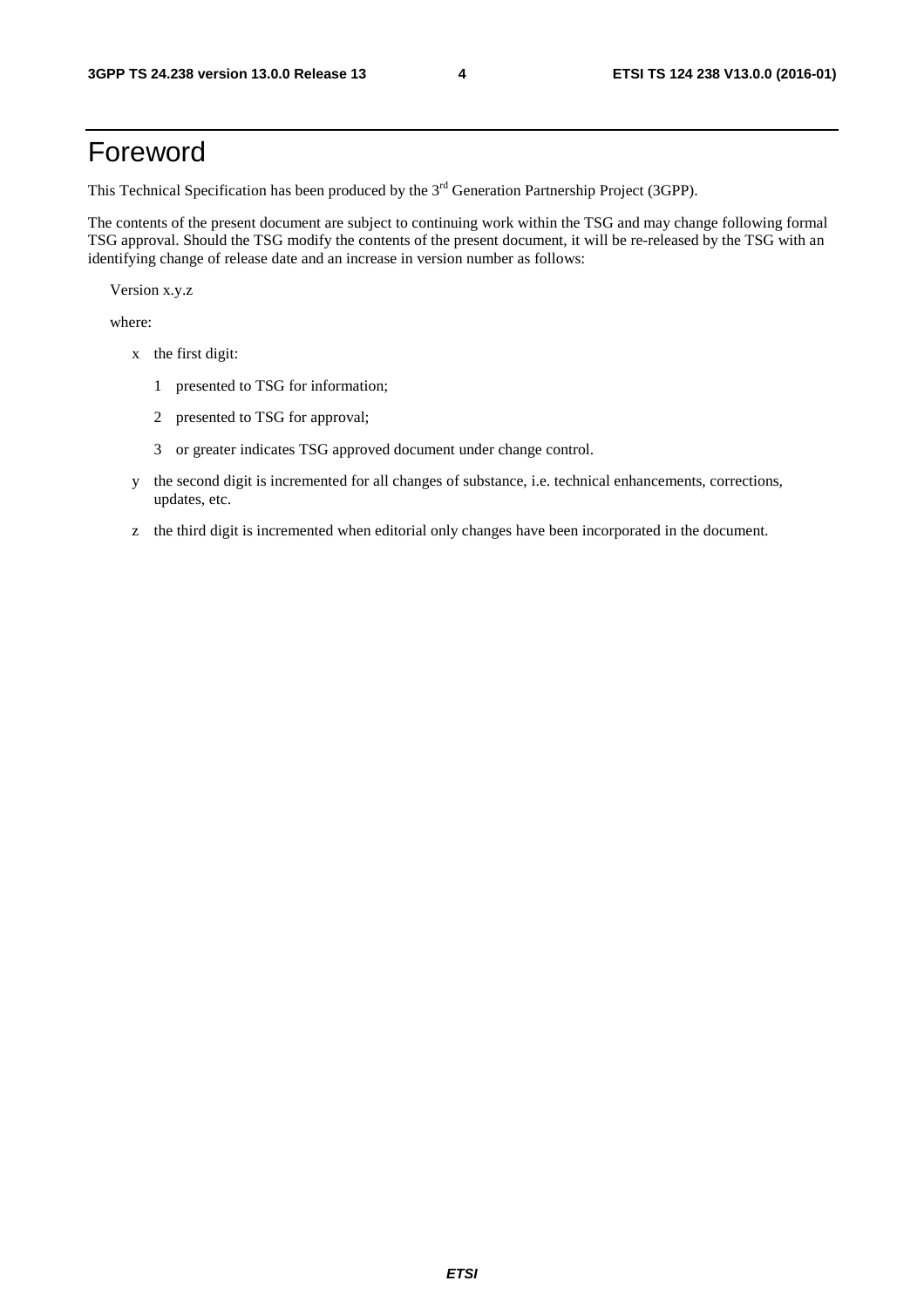### 1 Scope

The present document provides a Session Initiation Protocol (SIP) based protocol framework that serves as a means of user configuration of supplementary services in the IP Multimedia (IM) Core Network (CN) subsystem. The protocol framework relies upon the contents of the Request-URI in a SIP INVITE request to enable basic configuration of services without requiring use of the Ut interface.

The present document is applicable to User Equipment (UE) and Application Servers (AS) which are intended to support user configuration of supplementary services.

# 2 References

The following documents contain provisions which, through reference in this text, constitute provisions of the present document.

- References are either specific (identified by date of publication, edition number, version number, etc.) or non-specific.
- For a specific reference, subsequent revisions do not apply.
- For a non-specific reference, the latest version applies. In the case of a reference to a 3GPP document (including a GSM document), a non-specific reference implicitly refers to the latest version of that document *in the same Release as the present document*.
- [1] 3GPP TR 21.905: "Vocabulary for 3GPP Specifications".
- [2] 3GPP TS 24.173: "IMS multimedia telephony communication service and supplementary services; Stage 3".
- [3] 3GPP TS 24.229: "IP Multimedia Call Control Protocol based on Session Initiation Protocol (SIP) and Session Description Protocol (SDP); Stage 3".
- [4] RFC 4967 (July 2007): "Dial String Parameter for the Session Initiation Protocol Uniform Resource Identifier".
- [5] RFC 3966 (December 2004): "The tel URI for Telephone Numbers".
- [6] 3GPP TS 24.315: "IP Multimedia Subsystem (IMS) Operator Determined Barring (ODB); Stage 3".
- [7] 3GPP TS 24.628: "Common Basic Communication procedures using IP Multimedia (IM) Core Network (CN) subsystem; Protocol specification".

# 3 Definitions, symbols and abbreviations

#### 3.1 Definitions

For the purposes of the present document, the terms and definitions given in 3GPP TR 21.905 [1] and the following apply. A term defined in the present document takes precedence over the definition of the same term, if any, in 3GPP TR 21.905 [1].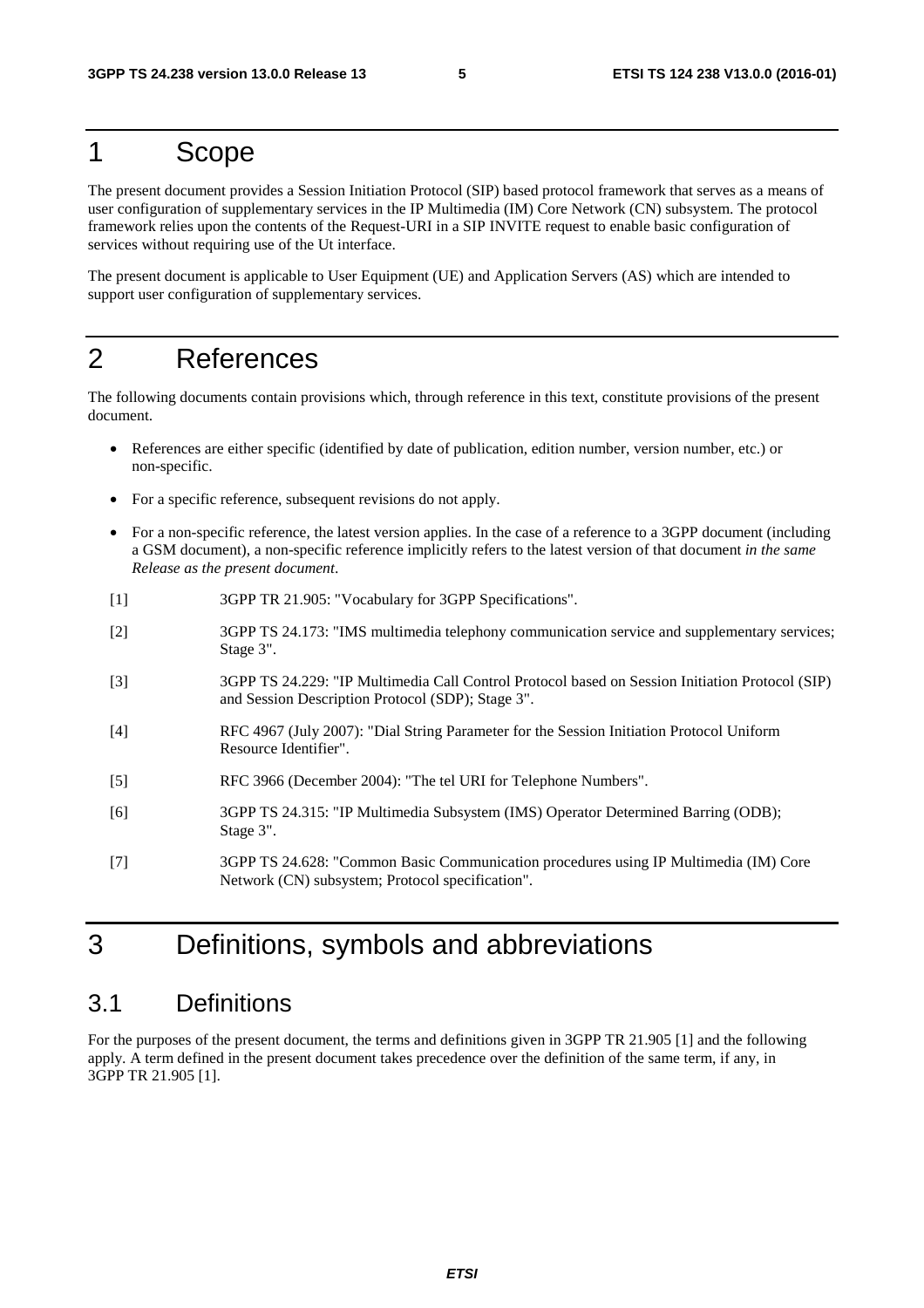#### 3.2 Abbreviations

For the purposes of the present document, the abbreviations given in 3GPP TR 21.905 [1] and the following apply. An abbreviation defined in the present document takes precedence over the definition of the same abbreviation, if any, in 3GPP TR 21.905 [1].

### 4 SIP based user configuration

### 4.1 General description

SIP-based protocol framework serves as a means of user configuration of supplementary services in the IM CN subsystem specified in 3GPP TS 24.173 [2]. The contents of the Request-URI in a SIP INVITE request is used to convey the configuration code to the Application Server that hosts the supplementary service. Upon session initiation, the contents of the Request-URI are delivered by means of normal session setup signalling, as described in 3GPP TS 24.229 [3] to an Application Server. The Application Server then acts upon the Request-URI contents to effect the desired configuration data change (e.g., register and activate Communication Forwarding unconditional).

Procedures regarding Operator Determined Barring (ODB) are defined in 3GPP TS 24.315 [6].

#### 4.2 Syntax requirements

The precise digit sequences within the Request-URI that comprise the effective dialstrings for user configuration are defined by the IM CN subsystem service provider and are not subject to standardisation.

NOTE 1: The digit sequence corresponding to the feature code can begin with a special character such as "#" or "\*" according to network operator preferences. The length of the digit sequence is also defined by the network operator.

The digit sequences corresponding to the feature code shall be transported to the AS in the Request-URI of a SIP INVITE request as follows:

1) as a SIP URI dial string conforming to RFC 4967 [4] where the "phone-context" parameter is set to the home network domain name and the "user" parameter is set to "dialstring";

2) as a SIP URI that is not a GRUU, with the user part preceded with a "+", the "user" parameter set to "phone" and the domain part set to the home network domain; or

3) as a tel URI with a "phone-context" parameter set to the home network domain as defined in RFC 3966 [5].

NOTE 2: The format for encoding of the digit sequence defined in the first bullet is the preferred format. The other two formats are now deprecated.

#### 4.3 Signalling requirements

#### 4.3.1 General

Two roles are recognized for the implementation of SIP-based user configuration:

- 1) UE (SIP-based user configuration client); and
- 2) Application Server.

#### 4.3.2 Actions at the originating UE (SIP-based user configuration client)

When performing SIP-based user configuration, the UE shall create a SIP URI, as described in RFC 4967 [4], with: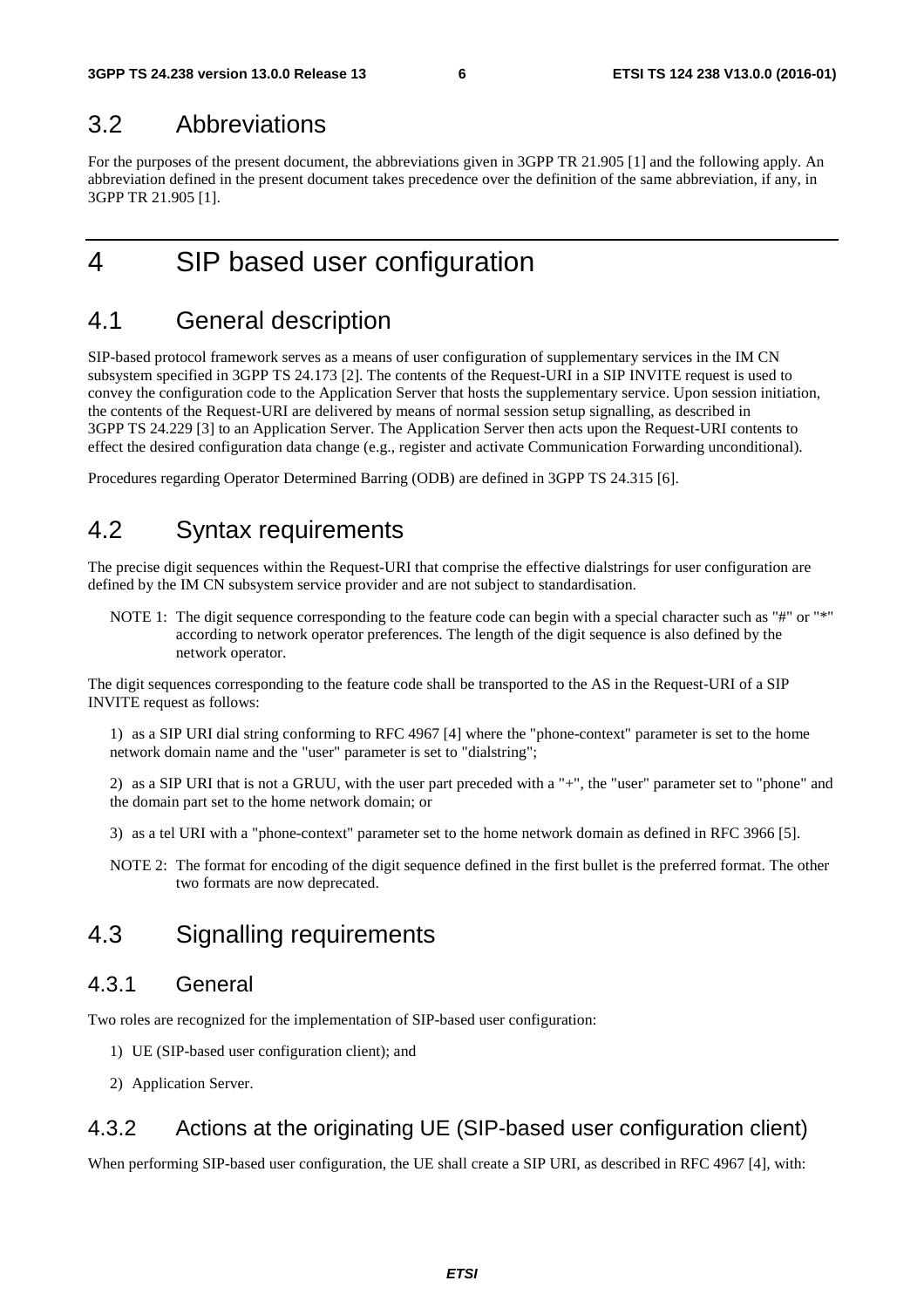- a) a dialstring, set to either the concatenation of feature code and the number to be provisioned or the feature code alone if no number information needs to be provided for the service; and
- b) a "phone-context" parameter, set to the home network domain name.

The UE shall construct and initiate an appropriate INVITE in accordance with 3GPP TS 24.229 [3] with the Request-URI set to the URI created above.

#### 4.3.3 Actions at the AS serving the originating UE

Upon receiving an INVITE request with a Request-URI containing a URI configured as defined in bullet 1 of subclause 4.2, the AS shall perform service activation, deactivation, or configuration data modification based on the recognized contents of the Request-URI.

An AS can receive an INVITE request with a Request-URI containing a URI configured as defined in bullets 2 and 3 of subclause 4.2. In which case, the AS may treat this Request-URI as a dial-string, as specified above.

Based on the outcome of the service configuration operation, the AS may:

- play an appropriate announcement using the methods specified in 3GPP TS 24.628 [7] to notify the user of the result of the operation; or
- send an appropriate error response in case the AS was unable to perform the requested service configuration operation.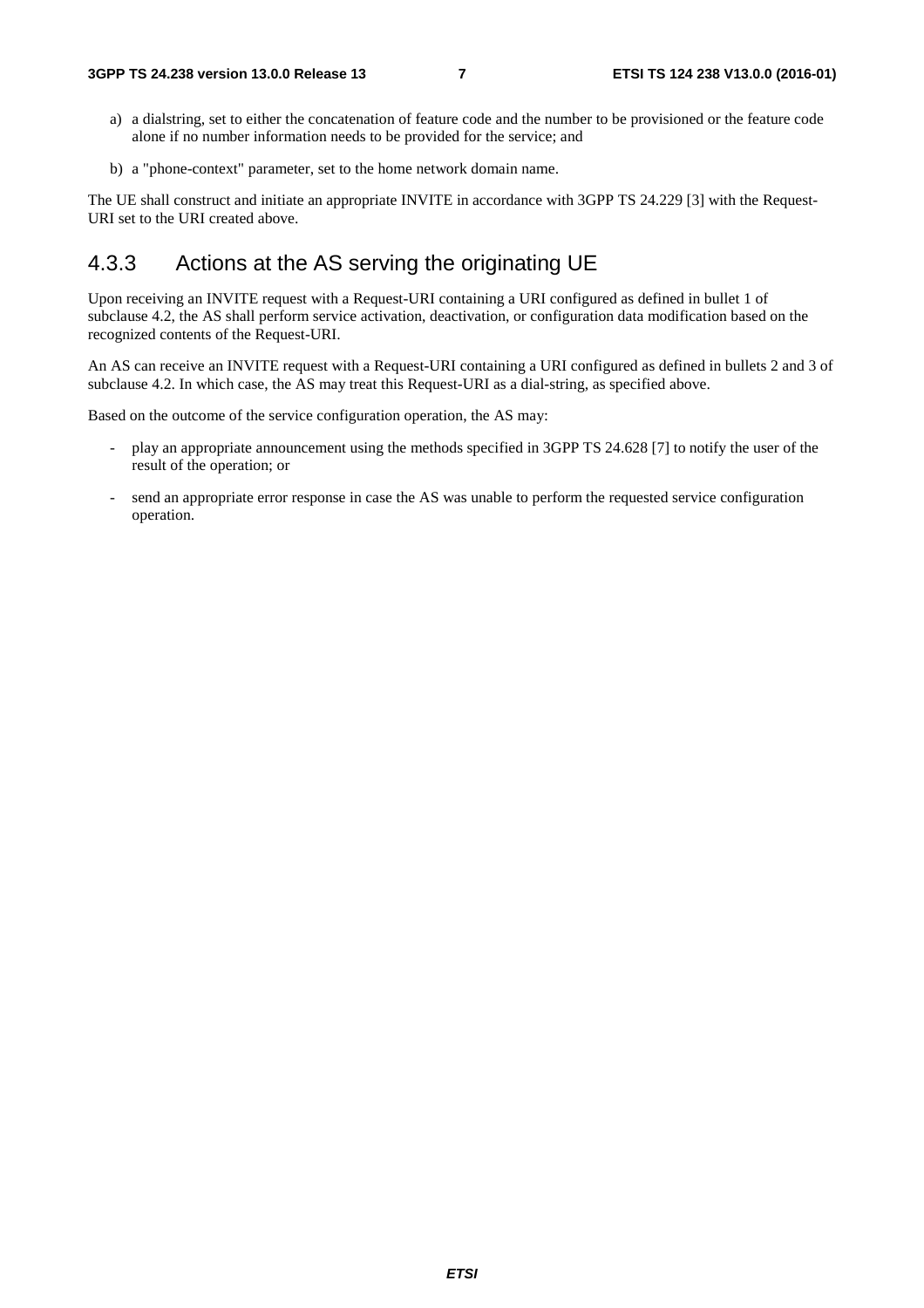# Annex A (informative): Signalling flows

# A.1 User provisioning by SIP-based user configuration, announcement on established dialog

The signalling flow below illustrates the use of the SIP-based user configuration capability. This basic capability is used for activation, deactivation and configuration data modification.



**Figure A-1: User provisioning using feature code** 

1-3. SIP INVITE request including the provisioning information to the provisioning AS as part of the Request URI see example in table A.1-1.

4-9. Completion of call setup following normal procedures.

#### **Table A.1-1: INVITE request (UE-1 to P-CSCF)**

```
INVITE sip:*12345;phone-context=home1.net@home1.net;user=dialstring SIP/2.0 
Via: SIP/2.0/UDP [5555::aaa:bbb:ccc:ddd]:1357;comp=sigcomp;branch=z9hG4bKnashds7 
Max-Forwards: 70 
Route: <sip:pcscf1.visited1.net:7531;lr;comp=sigcomp>, <sip:scscf1.home1.net;lr> 
Accept-Contact: *;+g.3gpp.icsi-ref="urn%3Aurn-7%3gpp-service.ims.icsi.mmtel" 
P-Preferred-Identity: "John Doe" <sip:user1_public1@home1.net> 
P-Access-Network-Info: 3GPP-UTRAN-TDD; utran-cell-id-3gpp=234151D0FCE11 
Privacy: none 
From: <sip:user1 public1@home1.net>;tag=171828
To: < sip:*12345;phone-context=home1.net;user=dialstring> 
Call-ID: cb03a0s09a2sdfglkj490333 
Cseq: 127 INVITE 
Require: sec-agree 
Supported: precondition, 100rel, gruu 
Proxy-Require: sec-agree 
Security-Verify: ipsec-3gpp; q=0.1; alg=hmac-sha-1-96; ealg=aes-cbc; spi-c=98765432; spi-
   s=87654321; port-c=8642; port-s=7531
```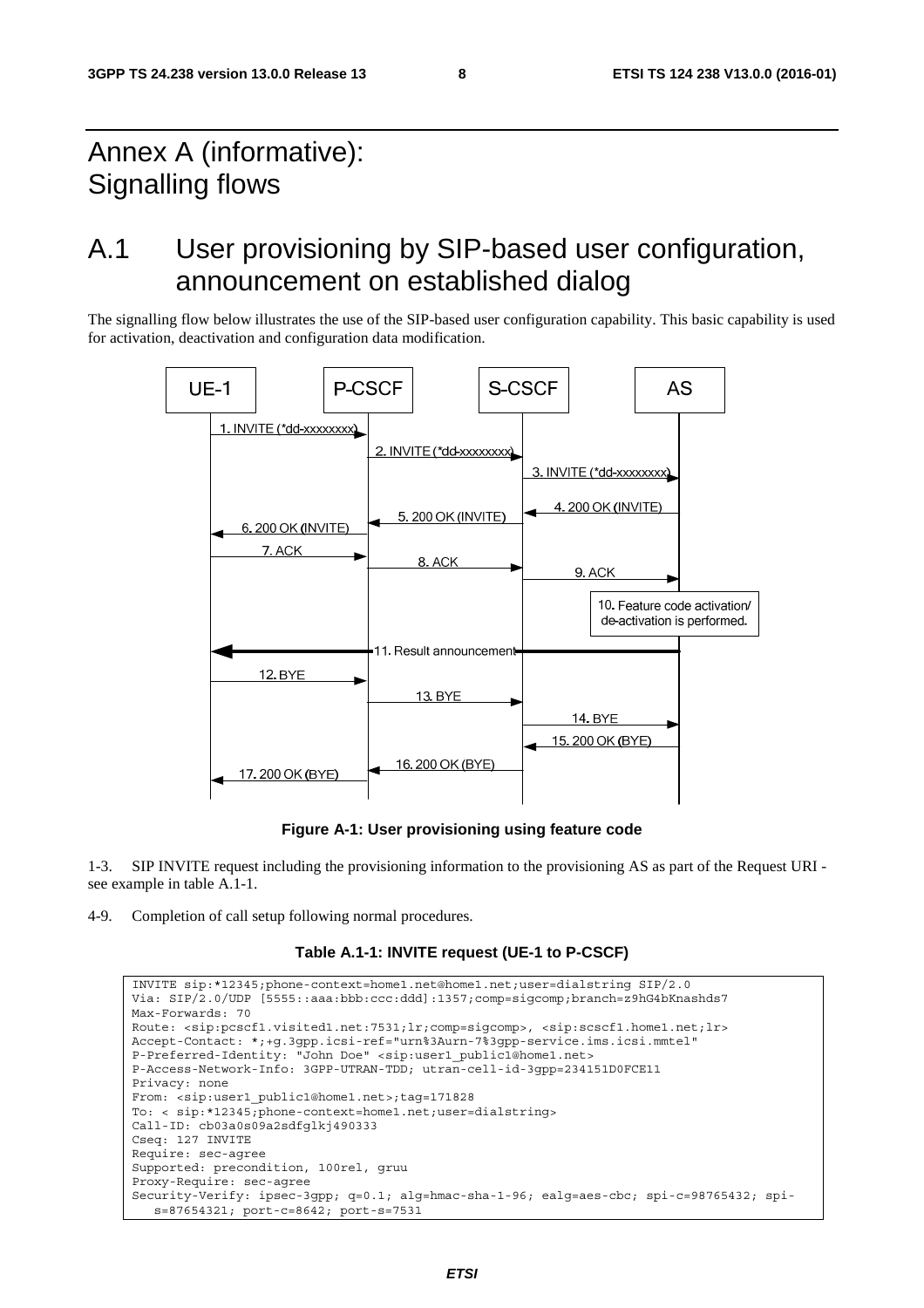```
Contact: <sip:user1_public1@home1.net;gr=hdg7777ad7aflzig8sf7>;comp=sigcomp;+g.3gpp.icsi-
   ref="urn%3Aurn-7%3gpp-service.ims.icsi.mmtel" 
Allow: INVITE, ACK, CANCEL, BYE, PRACK, UPDATE, REFER, MESSAGE 
Accept: application/sdp; application/3gpp-ims+xml 
Content-Type: application/sdp 
Content-Length: (…) 
v=0o=- 2987933615 2987933615 IN IP6 5555::aaa:bbb:ccc:ddd 
s=-c=IN IP6 5555::aaa:bbb:ccc:ddd 
t=0 0
m=audio 3456 RTP/AVP 97 96 
h = A.S.25.4a=curr:qos local none 
a=curr:qos remote none 
a=des:qos mandatory local sendrecv 
a=des:qos none remote sendrecv 
a=inactive 
a=rtpmap:97 AMR 
a = f m t p: 97 mode-set=0, 2, 5, 7; maxframes=2
a=rtpmap:96 telephone-event
```
Request-URI: in this example, the configuration feature code is set to \*12345 and is represented as a dialstring.

SDP: the SDP is included for audio media, facilitating possible usage of audio announcements, DTMF tones and IVR interaction depending on how the network operator deploys the service configuration.

10. The AS performs feature activation, deactivation or configuration data modification based on the information received from the UE.

11. The AS can also, by interaction with an MRFC, announce the result of the configuration operation to UE-1.

12-17. After the provisioning is completed, UE-1 sends a BYE request to terminate the call with the AS.

# A.2 User provisioning by SIP-based user configuration, announcement on early dialog

The signalling flow below illustrates the use of the SIP-based user configuration capability, when an announcement is provided on a dialog in early state. This basic capability is used for activation, deactivation and configuration data modification.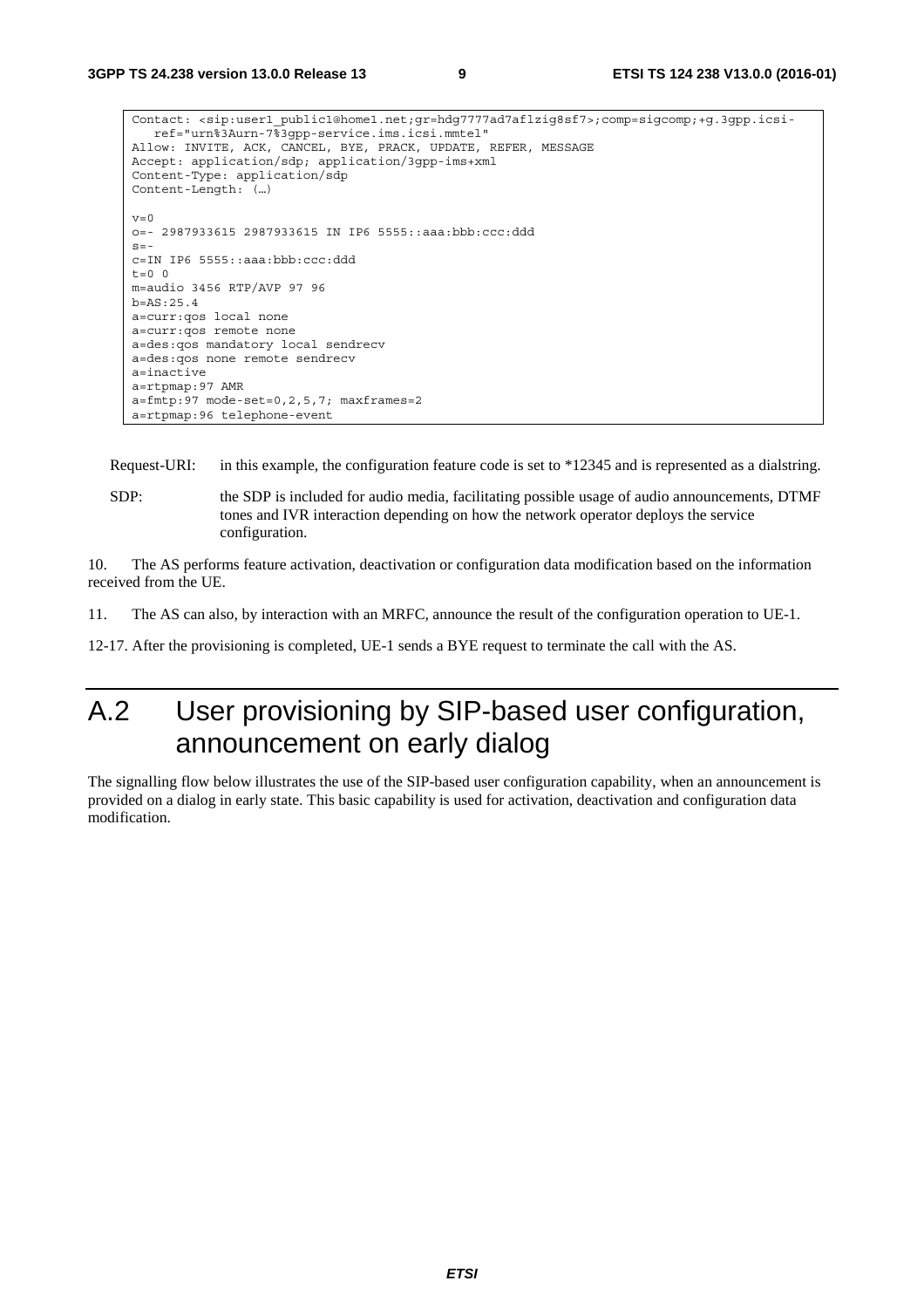

**Figure A-2: User provisioning using feature code** 

1-3. SIP INVITE request including the provisioning information to the provisioning AS as part of the Request URI see example in table A.2-1.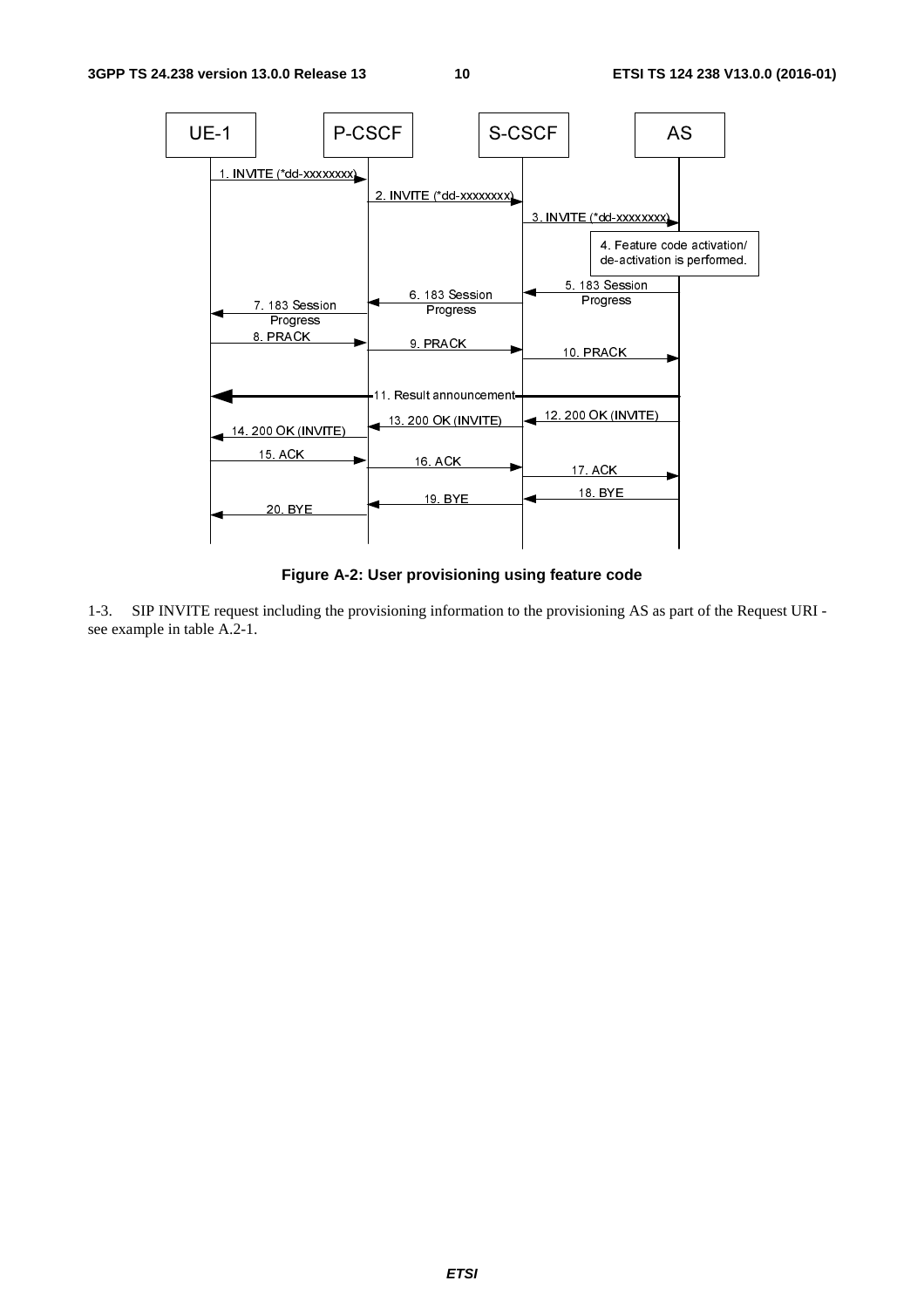#### **Table A.2-1: INVITE request (UE-1 to P-CSCF)**

INVITE sip:\*12345;phone-context=home1.net;user=dialstring SIP@home1.net/2.0 Via: SIP/2.0/UDP [5555::aaa:bbb:ccc:ddd]:1357;comp=sigcomp;branch=z9hG4bKnashds7 Max-Forwards: 70 Route: <sip:pcscf1.visited1.net:7531;lr;comp=sigcomp>, <sip:scscf1.home1.net;lr> Accept-Contact: \*;+g.3gpp.icsi-ref="urn%3Aurn-7%3gpp-service.ims.icsi.mmtel" P-Preferred-Identity: "John Doe" <sip:user1\_public1@home1.net> P-Access-Network-Info: 3GPP-UTRAN-TDD; utran-cell-id-3gpp=234151D0FCE11 Privacy: none From: <sip:user1\_public1@home1.net>;tag=171828 To: < sip:\*12345;phone-context=home1.net;user=dialstring> Call-ID: cb03a0s09a2sdfglkj490333 Cseq: 127 INVITE Require: sec-agree Supported: precondition, 100rel, gruu Proxy-Require: sec-agree Security-Verify: ipsec-3gpp; q=0.1; alg=hmac-sha-1-96; ealg=aes-cbc; spi-c=98765432; spis=87654321; port-c=8642; port-s=7531 Contact: <sip:user1\_public1@home1.net;gr=hdg7777ad7aflzig8sf7>;comp=sigcomp;+g.3gpp.icsiref="urn%3Aurn-7%3gpp-service.ims.icsi.mmtel" Allow: INVITE, ACK, CANCEL, BYE, PRACK, UPDATE, REFER, MESSAGE Accept: application/sdp; application/3gpp-ims+xml Content-Type: application/sdp Content-Length: (…)  $v=0$ o=- 2987933615 2987933615 IN IP6 5555::aaa:bbb:ccc:ddd  $s=$ c=IN IP6 5555::aaa:bbb:ccc:ddd  $t=0$  0 m=audio 3456 RTP/AVP 97 96 b=AS:25.4 a=curr:qos local none a=curr:qos remote none a=des:qos mandatory local sendrecv a=des:qos none remote sendrecv a=inactive a=rtpmap:97 AMR  $a=fmtp:97$  mode-set=0, 2, 5, 7; maxframes=2 a=rtpmap:96 telephone-event

Request-URI: in this example, the configuration feature code is set to \*12345 and is represented as a dialstring.

SDP: the SDP is included for audio media, facilitating possible usage of audio announcements, DTMF tones and IVR interaction depending on how the network operator deploys the service configuration.

4. The AS performs feature activation, deactivation or configuration data modification based on the information received from the UE.

5-11. The AS can also, by interaction with an MRFC, announce the result of the configuration operation to UE-1.

12-17. After the announcement is completed, the AS sends a 200 OK response to UE-1.

18-20 After receipt of the ACK the AS terminates the call by sending a BYE request to UE-1.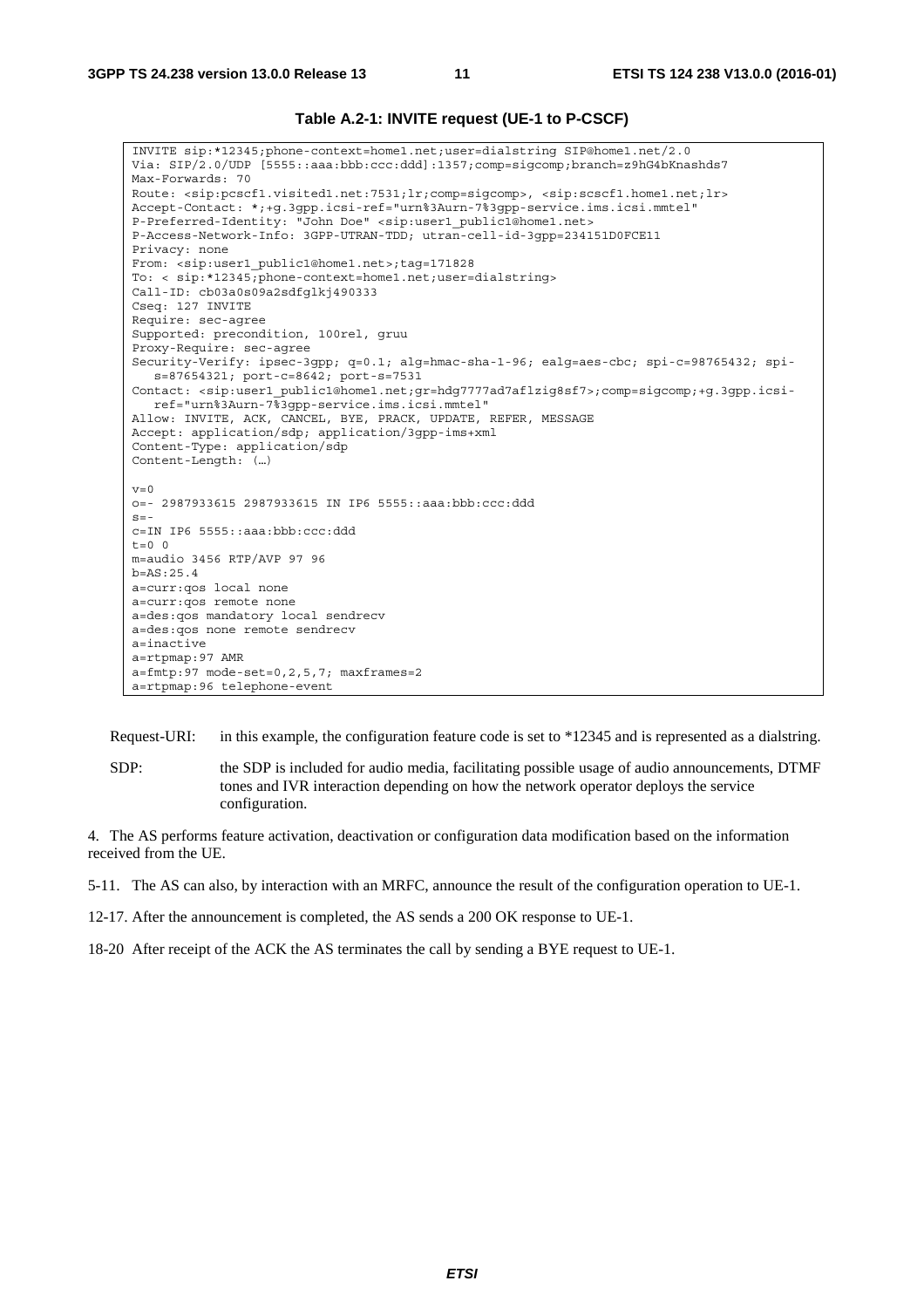# Annex B (informative): Change history

|               |       |                 |           |                   | <b>Change history</b>                                                                        |        |            |
|---------------|-------|-----------------|-----------|-------------------|----------------------------------------------------------------------------------------------|--------|------------|
| <b>Date</b>   | TSG#  | <b>TSG Doc.</b> | <b>CR</b> | IR.               | Subject/Comment                                                                              | Old    | <b>New</b> |
|               |       |                 |           | e<br>$\mathbf{v}$ |                                                                                              |        |            |
| 2008-04       |       |                 |           |                   | Version 0.0.0 TS Skeleton                                                                    | 0.0.0  |            |
| 2008-04       |       |                 |           |                   | C1-081430: " Scope and General description for SIP based                                     |        | 0.1.0      |
|               |       |                 |           |                   | user configuration"                                                                          |        |            |
| 2008-04       |       |                 |           |                   | C1-08146: " Text for syntax and signalling requirements for<br>SIP based user configuration" |        | 0.1.0      |
| 2008-04       |       |                 |           |                   | C1-081112: " Example signalling flows for SIP based used<br>configuration"                   |        | 0.1.0      |
| 2008-05       |       |                 |           |                   | Implemented C1-081948, C1-082046                                                             |        | 0.2.0      |
| 2008-07       |       |                 |           |                   | Implemented C1-082447 from CT1#54                                                            |        | 0.3.0      |
| 2008-08       |       |                 |           |                   | Implemented C1-082958, C1-083203, C1-083396                                                  |        | 0.4.0      |
| 2008-09       |       |                 |           |                   | Version 1.0.0 created for presentation to TSG CT#41 for<br>information                       | 0.4.0  | 1.0.0      |
| 2008-11       |       |                 |           |                   | Miscellaneous editorial cleanups.                                                            | 1.0.0  | 1.0.1      |
| 2008-11       |       |                 |           |                   | Version 2.0.0 created for presentation to TSG CT#42 for<br>approval                          | 1.0.1  | 2.0.0      |
| 2008-12 CT#42 |       |                 |           |                   | Version 8.0.0 created after approval in CT#42                                                | 2.0.0  | 8.0.0      |
| 2009-03       | CT#43 | CP-09012110001  |           |                   | Correction of URN-value for Service Identifiers                                              | 8.0.0  | 8.1.0      |
| 2009-12       | CT#46 | CP-090908 0004  |           |                   | Removal of editor's note from 24.238                                                         | 8.1.0  | 8.2.0      |
| 2009-12 CT#46 |       | CP-090923 0005  |           | $\mathfrak{p}$    | Correction of icsi-ref feature tag                                                           | 8.2.0  | 9.0.0      |
| 2011-03       | CT#51 |                 |           |                   | Upgrade to Rel-10                                                                            | 9.0.0  | 10.0.0     |
| 2012-06 CT#56 |       | CP-120307 0008  |           |                   | Correction to URI included in Request URI of SIP INVITE                                      | 10.0.0 | 11.0.0     |
| 2012-12       | CT#58 | CP-12081610009  |           |                   | Reference to ODB specification for SIP-based service<br>configuration                        | 11.0.0 | 11.1.0     |
| 2013-03 CT#59 |       | CP-130122 0010  |           | $\overline{2}$    | Allow error response for SIP based user configuration                                        | 11.1.0 | 11.2.0     |
| 2013-09 CT#61 |       | CP-130511 0011  |           |                   | Correction to SIP user configuration                                                         | 11.2.0 | 12.0.0     |
| 2015-12 CT#70 |       |                 |           |                   | Upgrade to Rel-13                                                                            | 12.0.0 | 13.0.0     |